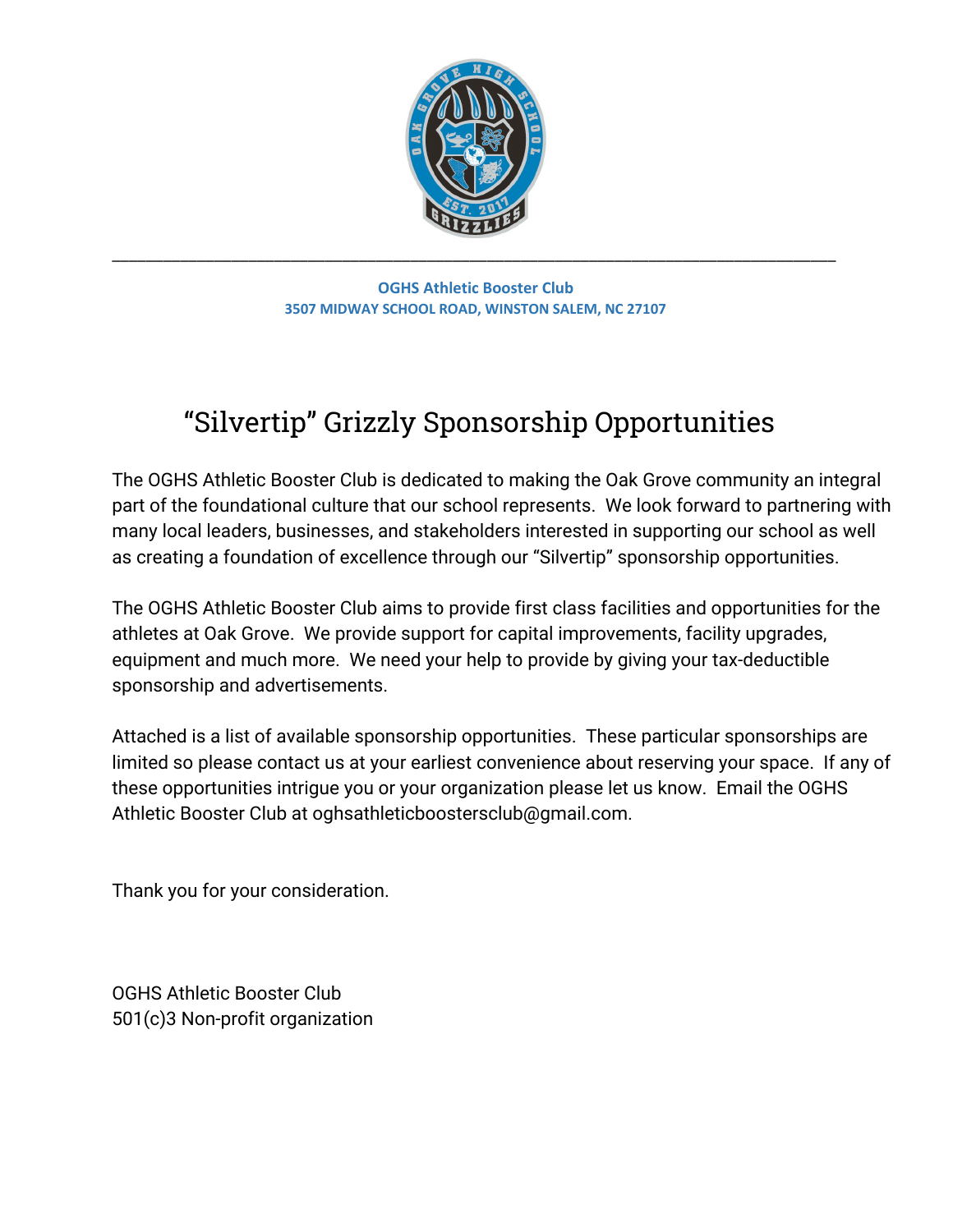#### OPTION 1: FOOTBALL STADIUM SCOREBOARD/BANNER SPONSORSHIP

- Includes 3' x 3' ad space of your company logo/name located directly on the football stadium scoreboard for year round events (spots limited)
- Also includes a 4' x 2.5" banner sponsorship displayed on the home side fence railing in the stadium for year round events
- Also includes company logo on oakgrovegrizzlies.com homepage
- Also includes sponsorship acknowledgement over the PA system
- Also includes a free "Family Athletic Pass" for free admission to home games throughout the year (\$300 value)
- Sponsor will be invoiced yearly by the OGHS Athletic Booster Club
- Cost is \$1000/year

#### OPTION 2: BANNER SPONSORSHIPS - STADIUM and/or GYMNASIUM

- Stadium banner includes 4' x 2.5' banner sponsorship displayed on the home side fence railing in the stadium for year round events
- Gymnasium banner Includes 3'x 2' banner sponsorship displayed under the home side scoreboard in the gymnasium for year round events
- Also includes company logo on oakgrovegrizzlies.com homepage
- Also includes sponsorship acknowledgement over the PA system
- Sponsor will be invoiced yearly by the OGHS Athletic Booster Club
- Cost is \$500/year for stadium or gym